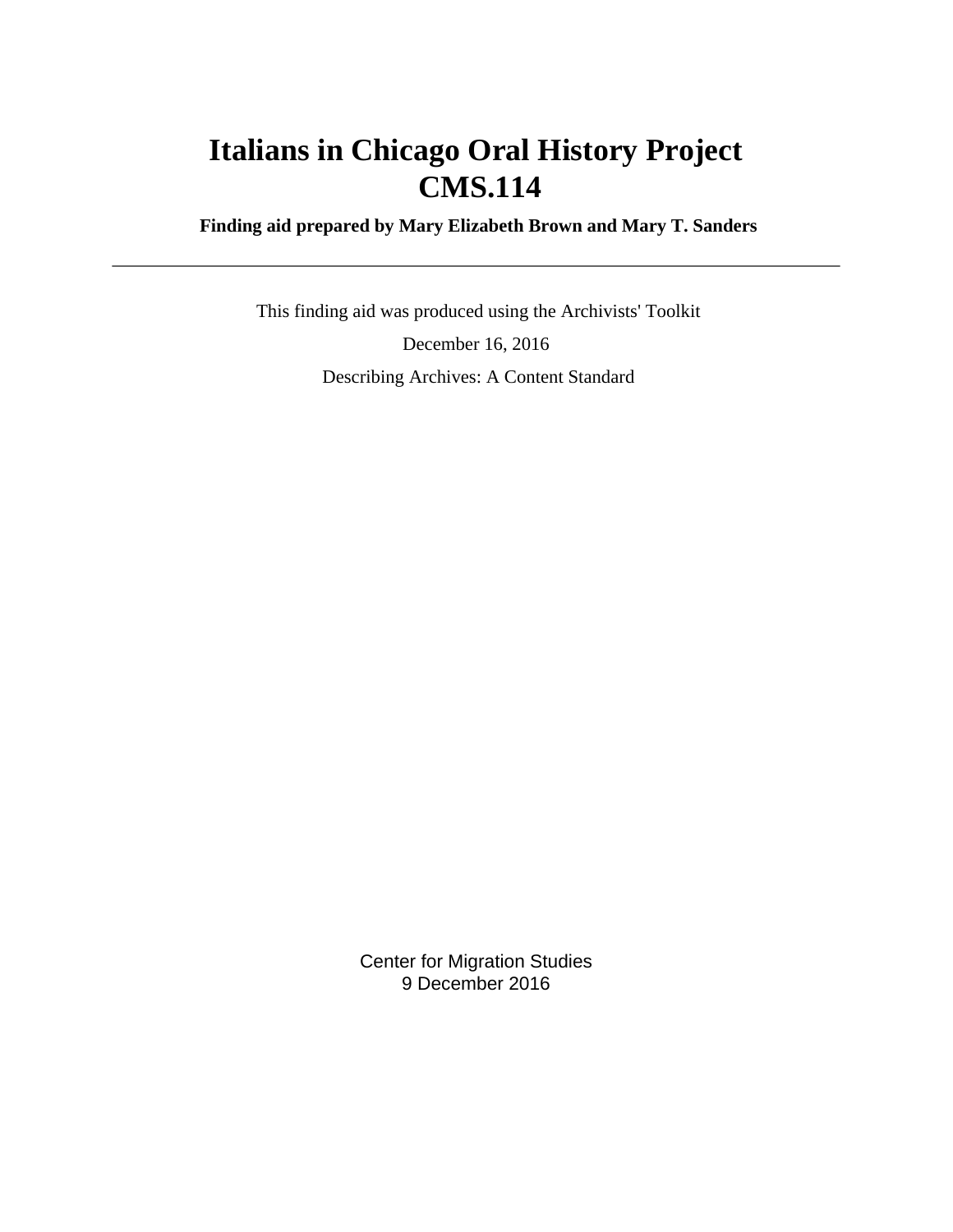## **Table of Contents**

 $\overline{\phantom{a}}$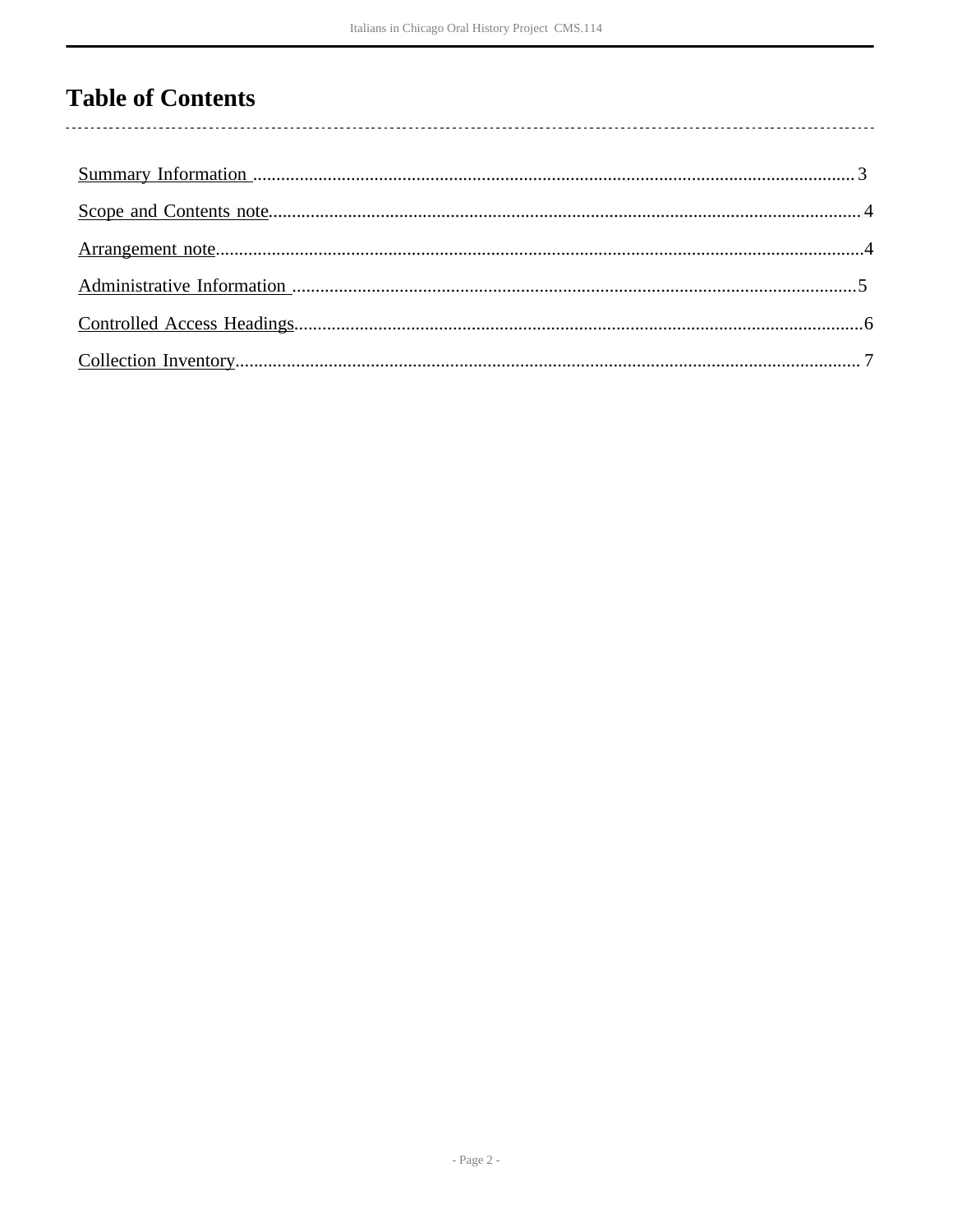## <span id="page-2-0"></span>**Summary Information**

 $\overline{a}$ 

| <b>Repository</b>                                                                         | <b>Center for Migration Studies</b>                                                                                                                                                                                                                                                                                                                                                                                                                                                                                                                                                                                                                                          |  |  |
|-------------------------------------------------------------------------------------------|------------------------------------------------------------------------------------------------------------------------------------------------------------------------------------------------------------------------------------------------------------------------------------------------------------------------------------------------------------------------------------------------------------------------------------------------------------------------------------------------------------------------------------------------------------------------------------------------------------------------------------------------------------------------------|--|--|
| <b>Title</b>                                                                              | Italians in Chicago Oral History Project Transcripts                                                                                                                                                                                                                                                                                                                                                                                                                                                                                                                                                                                                                         |  |  |
| Date [inclusive]                                                                          | 1979-1981                                                                                                                                                                                                                                                                                                                                                                                                                                                                                                                                                                                                                                                                    |  |  |
| <b>Extent</b>                                                                             | 3.5 Linear feet 7 document boxes                                                                                                                                                                                                                                                                                                                                                                                                                                                                                                                                                                                                                                             |  |  |
| <b>Location note</b>                                                                      | CMS.114 is housed at the Center for Migration Studies, 307 East 60th<br>Street, Third Floor, New York, New York, 10022.                                                                                                                                                                                                                                                                                                                                                                                                                                                                                                                                                      |  |  |
| Language                                                                                  | English                                                                                                                                                                                                                                                                                                                                                                                                                                                                                                                                                                                                                                                                      |  |  |
| Language of Materials note CMS.114 is in English, with some Italian and Italian dialects. |                                                                                                                                                                                                                                                                                                                                                                                                                                                                                                                                                                                                                                                                              |  |  |
| <b>Abstract</b>                                                                           | CMS.114 contains typed English-language transcripts from over one<br>hundred interviews with Italian American residents of Chicago and its<br>environs, plus photocopied sheets of metadata for each interview. The<br>interviews were funded by the National Endowment for the Humanities<br>and conducted between 1979 and 1981, but the time period covered<br>stretches back to the mid nineteenth century in some cases, and covers the<br>narrators' lives in Italy; decisions regarding migration and settlement in<br>the United States; economic, family and social life once settled; and long-<br>term multigenerational adjustment to life in the United States. |  |  |

### **Preferred Citation note**

Center for Migration Studies of New York; Italians in Chicago Oral History Project (CMS.114); Box; Item Number.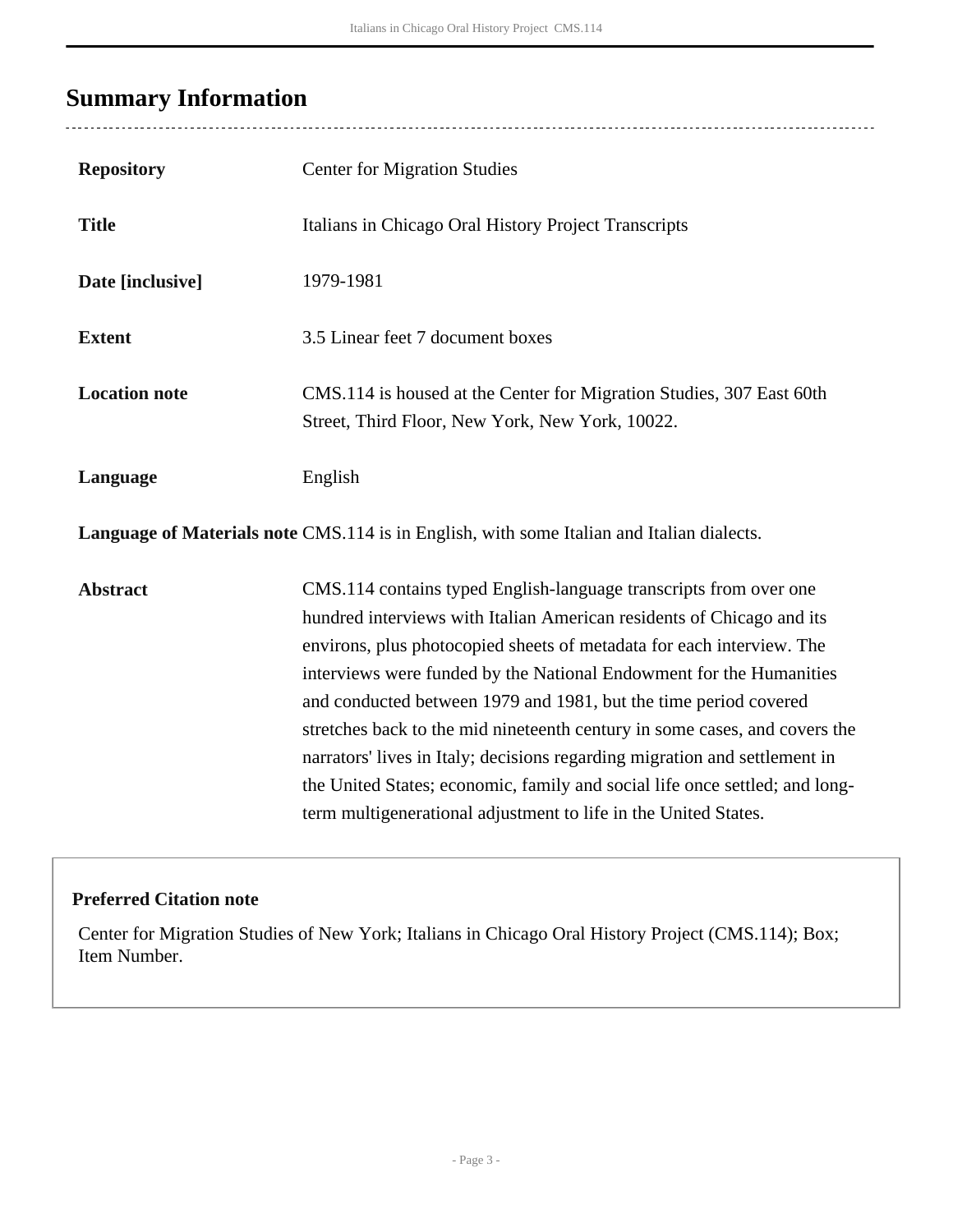### <span id="page-3-0"></span>**Scope and Contents note**

CMS.114 consists of one hundred typed, bound, English-language transcripts from the Italians in Chicago Oral History Project, an intiative funded by the National Endowment for the Humanities. Copies of the transcripts are on deposit in several locations in the Midwest, and at the time of processing this collection it was possible to hear the tapes of the interviews and see digital copies of the transcripts on the website of the Casa Italia Italian Cultural Center Chicago Italian Archives website. Processing this collection makes the material available in the New York Metropolitan Area in the more durable paper format.

The transcripts are in English, although some also contain passages in Italian and in Italian dialects, usually translated with the help of relatives of the speaker. Although they were conducted in Chicago, they range from many places in Italy to other locations in the United States and around the world; one contributor spent time as a migrant to Venezuela. Although the interviews were conducted between 1979 and 1981 they range across time, as some narrators recalled events in Italy for some generations before their own, and also discussed their children and grandchildren. The speakers came from many different walks of life, and some performed multiple roles, as, for example, housewives and participants in community affairs. The interviews' scope is further expanded by interviewees' tendencies to detail the roles played by friends and relatives, so that, for example, a housewife might provide much information on the hsitory of mining by describing her father's work in that field.

The collection does contain some gaps. The transcripts were numbered in the order in which they were processed; numbers 8, 10 and 22 are missing. There are occasional cases in which names are spelled multiples ways in the paperwork accompanying the collection, or dates seem out of order; a person was interviewed almost two years before signing the legal agreement for the interview. However, the interview project's plan was to provide not complete sets of metadata. Each transcript includes the name of the neighborhood where the interviewee lived in Chicago, some basic personal information, signed legal agreements, a check-off list of topics covered, a log sheet indicating when in the interview the various topics were covered (usually, the numbers on the log sheet correspond to line numbers in the transcripts),and the interviewers' comments on the interview.

While the collection focuses on Italians in Chicago, its data can be compared with that of other ethnic groups and with that of people in other locations. Within the collection, it is possible to compare experiences of men and women, of first- and second-generation Italian Americans, of people following different lines of work, and of residents in various Chicago neighborhoods. It is also possible to bring together interviews of people who knew each other, who shared the same experiences, or who lived through the same times in Chicago's history.

### <span id="page-3-1"></span>**Arrangement note**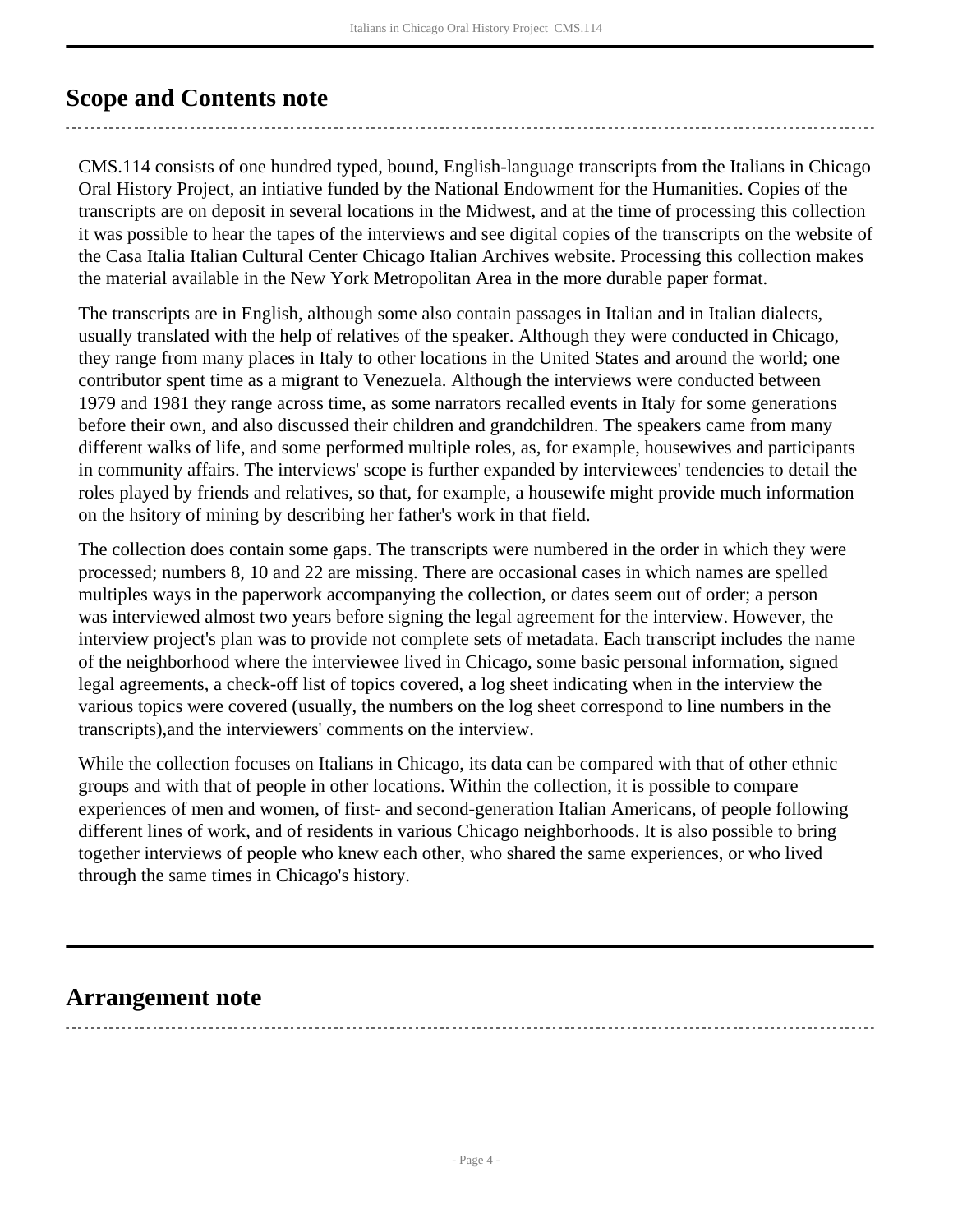CMS.114 is arranged in order using numbers on the front of each transcript. These numbers are generally preceded by the first three letters of the narrators' last name, in upper-case letters.

### <span id="page-4-0"></span>**Administrative Information**

**Publication Information**

Center for Migration Studies 9 December 2016

#### **Conditions Governing Access note**

Open to researchers by appointment.

#### **Conditions Governing Use note**

Copyright is owned by the Center for Migration Studies. Permission to publish materials must be requested before use.

#### **Processing Information note**

In 2016, this collection was entered into the Archivists' Toolkit in compliance with DACS.

#### **Existence and Location of Copies note**

Copies of the transcripts in CMS.114 are available at the following locations. All URLs were checked 9 December 2016.

Casa Italia, Italian Cultural Center, Chicago Italian Archives

https://sites.google.com/site/chicagoitalianarchives/home/italians-in-chicago-oral-history-project

Chicago Historical Society

http://chsmedia.org/media/fa/fa/M-I/Italians-cl.htm

The Chicago Public Library

http://www.chipublib.org/fa-italians-in-chicago-project-records/

Immigration Research and History Archives, University of Minnesota

https://www.lib.umn.edu/ihrca/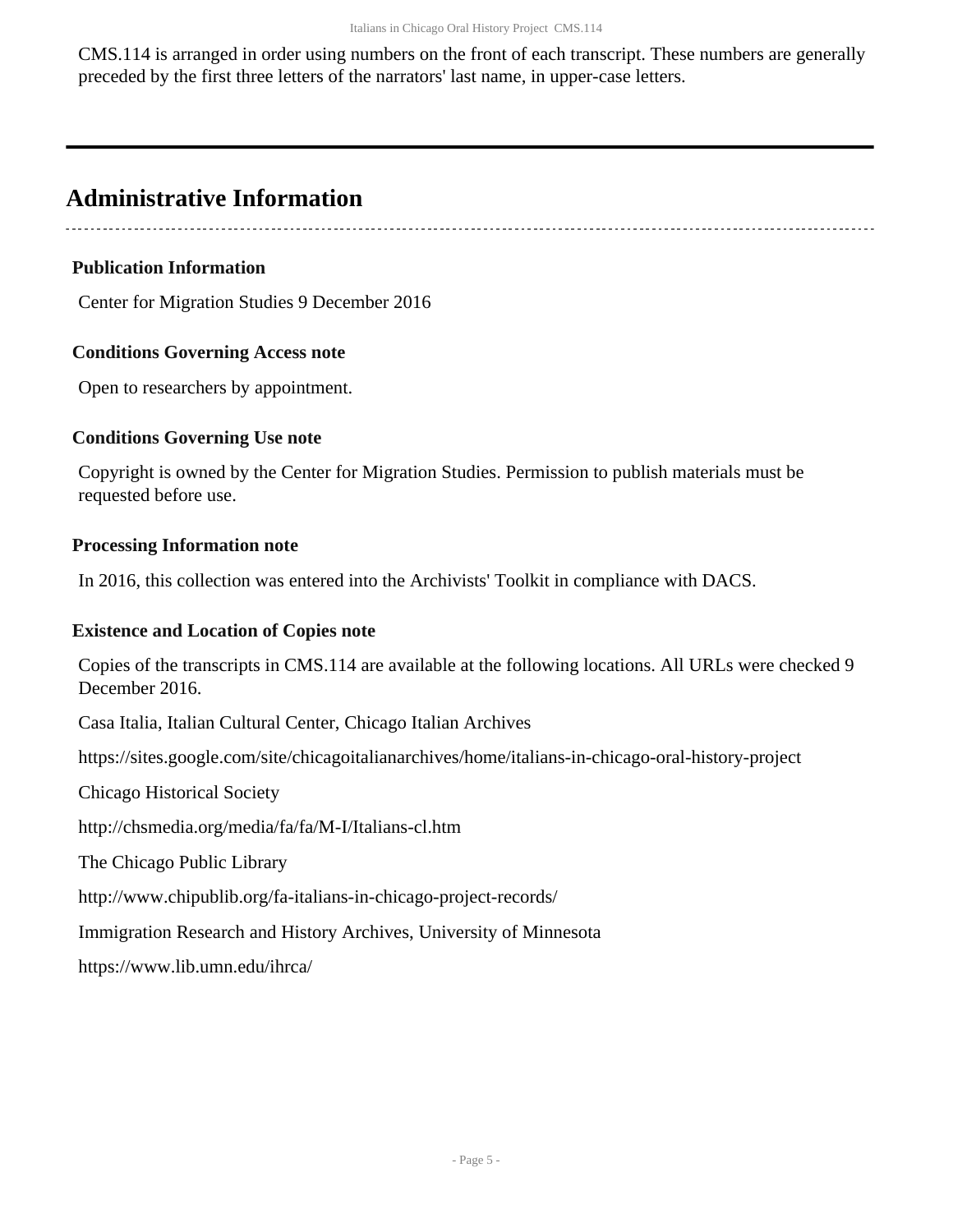### <span id="page-5-0"></span>**Controlled Access Headings**

#### **Geographic Name(s)**

- Bridgeport (Chicago, Ill.)
- Chicago (Ill.)
- Chicago Heights (Ill.)
- Franklin Park (Ill.)
- Melrose Park (Ill.)
- Near North Side (Chicago, Ill.)
- Near West Side (Chicago, Ill.)
- Pulaski (Pulaski County, Ill.)
- River Grove (Ill.)
- Roseland (Chicago, Ill.)
- South Lawndale (Chicago, Ill.)
- West Side (Chicago, Ill.)

#### **Subject(s)**

• Oral History |z Illinois |z Chicago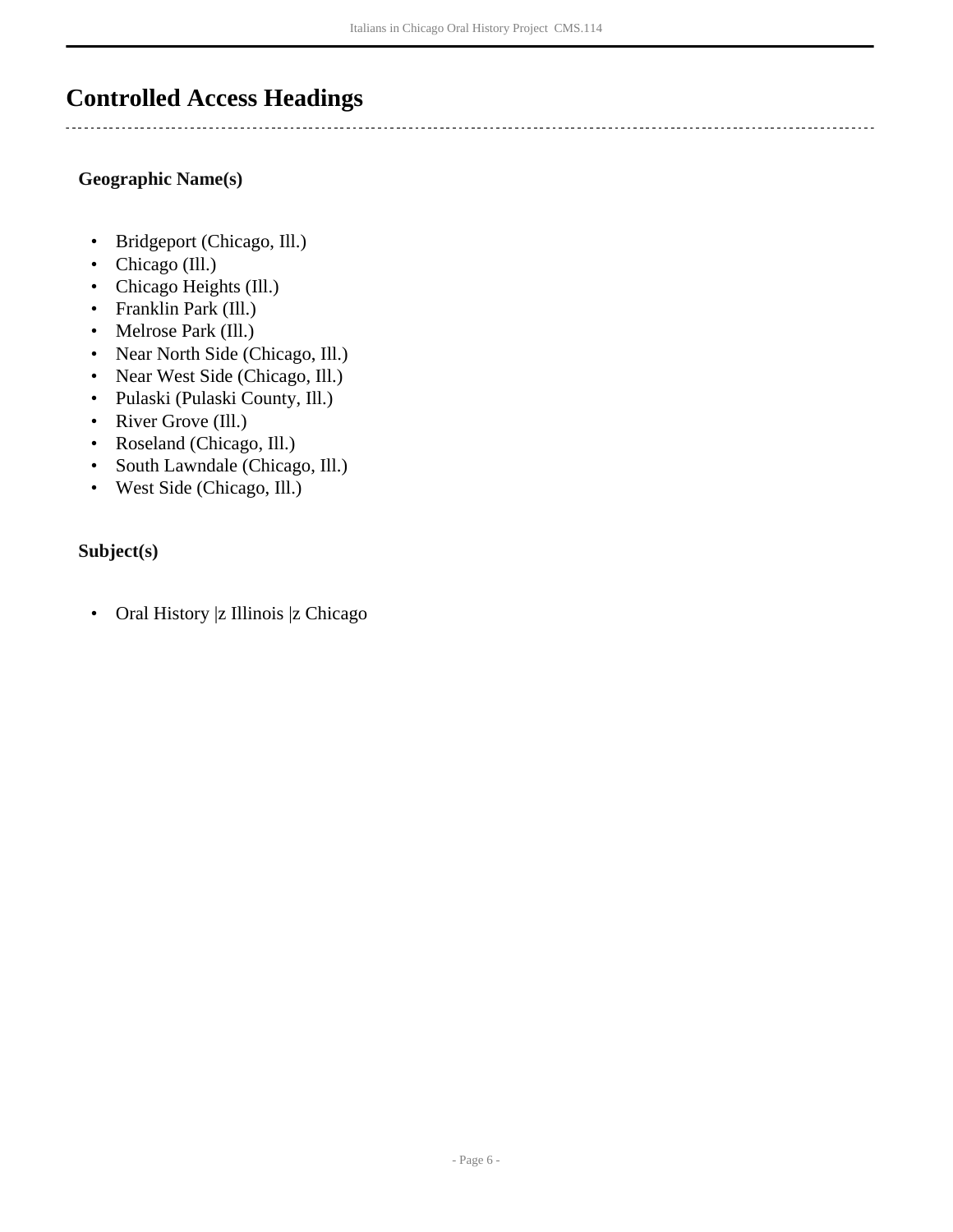## <span id="page-6-0"></span>**Collection Inventory**

|                                                                               | <b>Box</b>   | Object              |
|-------------------------------------------------------------------------------|--------------|---------------------|
| Mazzei, Philomena, West Side, 16 July 1979                                    | $\mathbf{1}$ | $MAZ-1$ ,<br>vol. 1 |
| Mazzei, Philomena, West Side (English and Calabrian Dialect), 16 July<br>1979 | $\mathbf{1}$ | $MAZ-1$ ,<br>vol. 2 |
| Cosentino, Salvatore, Near West Side, 13 July 1979                            | $\mathbf 1$  | $COS-2$             |
| Moreschi, Americo, Near West Side, 14 July 1979                               | $\mathbf{1}$ | MOR-3               |
| Mugnaini, Umberto, Chicago/Pulaski, 18 July 1979                              | $\mathbf{1}$ | MUG-4               |
| Lazzaretti, Valentino, South Lawndale, 12 July 1979                           | $\mathbf{1}$ | LAZ-5               |
| D'Angelo, Rose, Near West Side, 16 July 1979                                  | $\mathbf{1}$ | DAN-6               |
| Avignone, Mario, Roseland, 12,14 July 1979                                    | $\mathbf{1}$ | AVI-7               |
| Teruty, Elena, Melrose Park, 19 July 1979                                     | $\mathbf{1}$ | TER-9               |
| DiMucci, Domenick, Morgan and Grand, 14 July 1979                             | $\mathbf{1}$ | $DIM-11$            |
| Dini, Umberto, Near West Side, 16 July 1979                                   | $\mathbf{1}$ | <b>DIN-12</b>       |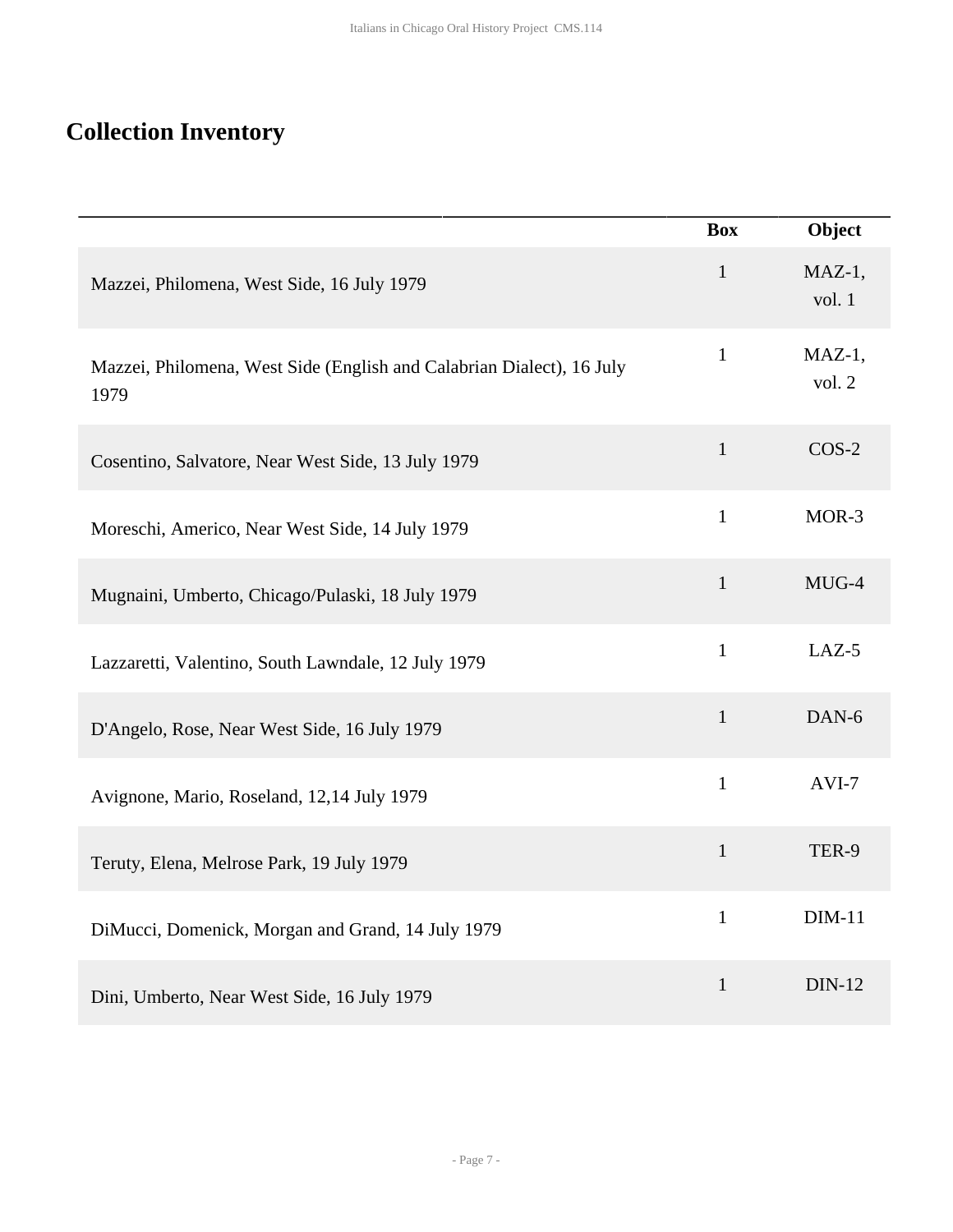| Accettura, Nick, Franklin Park, 18 July 1979                                          | $\mathbf{1}$   | $ACC-13$      |
|---------------------------------------------------------------------------------------|----------------|---------------|
| Lagattuta, Sarah, Near North, 6 October 1979                                          | $\mathbf{1}$   | $LAG-14$      |
| Interlandi, Marietta, River Grove/Near North, 24 October 1979                         | $\mathbf{1}$   | $INT-15$      |
| DalCAson, Nina, Roseland, 3 December, 1979                                            | $\mathbf{1}$   | $DAL-16$      |
| DeFiglio, Jennie, Near West Side, 5 December 1979                                     | $\mathbf{1}$   | <b>DEF-17</b> |
| Catranbone [sic--should be Catrambone], Frank N., Grand-Western, 20<br>December 1979  | $\mathbf{1}$   | <b>CAT-18</b> |
| Cesario, Joseph, Melrose Park, 18 December 1979                                       | $\mathbf{1}$   | <b>CES-19</b> |
| Mariani, Frank, West Side 19 November 1979                                            | $\overline{2}$ | <b>MAR-20</b> |
| Spalita [sic--should be Spallitta], Lake View, 30 December 1979 and 2<br>January 1980 | $\overline{2}$ | $SPA-21$      |
| Licata, Grace, West Side, 10 January 1980                                             | $\mathbf{2}$   | $LIC-23$      |
| Giustino, Vic, Grand Avenue, 9 January 1980                                           | $\overline{2}$ | <b>GIU-24</b> |
| Leonardi, Emilio, Near West Side, 23 January 1980                                     | $\overline{2}$ | $LEO-25$      |
| Tellerino, Rose, Bridgeport, 12 February 1980                                         | $\overline{2}$ | <b>TEL-26</b> |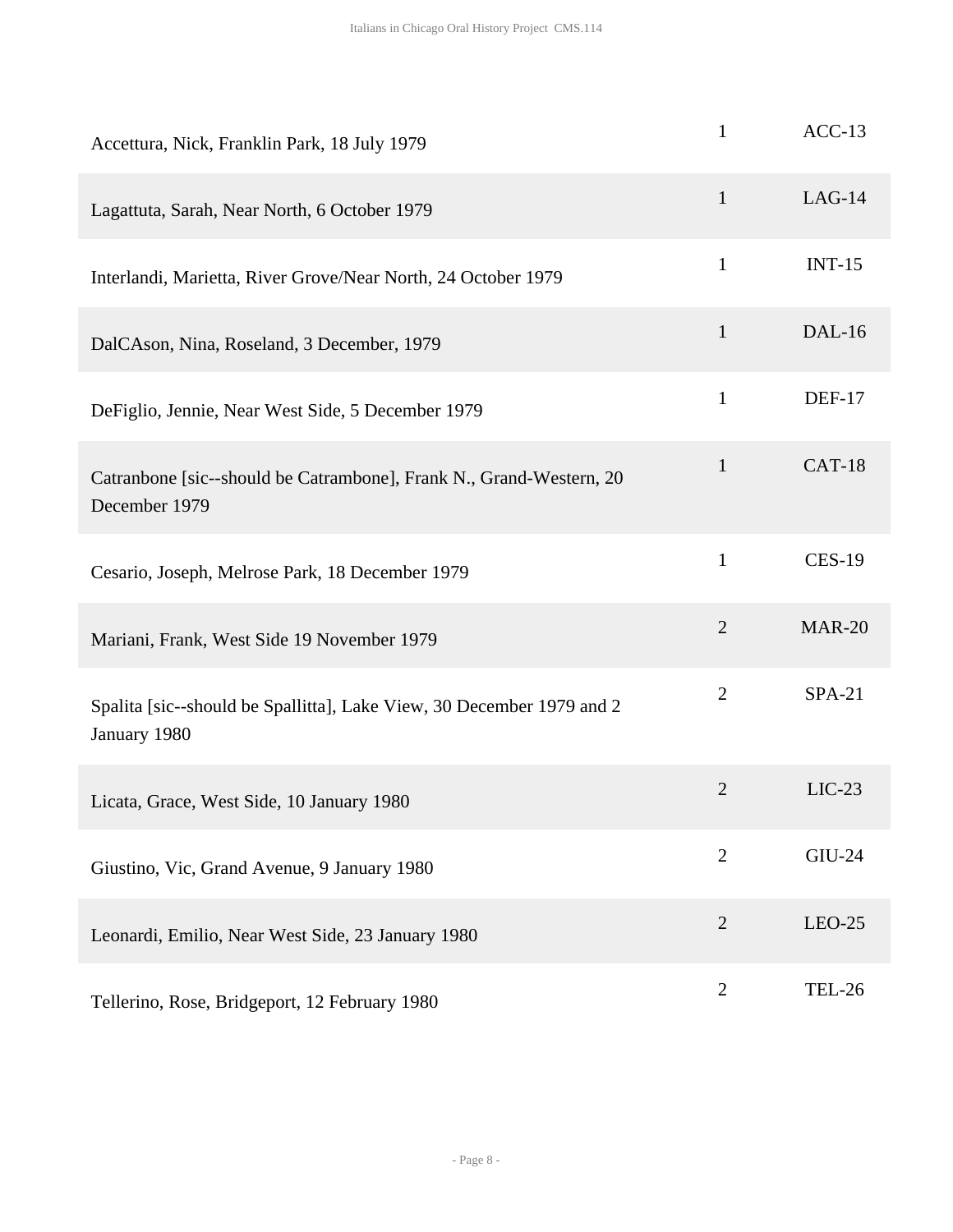| Faustini, Antonio, Austin, 11-12 February, 1980       | $\overline{2}$ | <b>FAU-27</b>           |
|-------------------------------------------------------|----------------|-------------------------|
| Giuseffi, James, Near West Side, 26 February 1980     | $\overline{2}$ | <b>GIU-28</b>           |
| Pandolfi, Dominic, Chicago Heights, 20 February 1980  | $\overline{2}$ | <b>PAN-29</b>           |
| Tieri, Nick, Chicago Heights, 21 February 1980        | $\overline{2}$ | <b>TIE-30</b>           |
| Giuliano, Leonard, Grand Avenue, 6 January 1980       | $\overline{2}$ | GIU-31                  |
| Kowalski, Olivia, Chicago Heights, 19 February 1980   | $\overline{2}$ | <b>KOW-32</b>           |
| Sparvieri, Pasqua, Chicago Heights, 28 February 1980  | $\overline{2}$ | <b>SPA-33</b>           |
| Leone, Alphonse C., Chicago Heights, 29 February 1980 | $\overline{2}$ | $LEO-34$                |
| Carsello, Jean, Grand Avenue, 3 February 1980         | $\overline{2}$ | <b>CAR-35</b>           |
| DeMarco, Antoinette, Roseland, 7 March 1980           | $\overline{2}$ | <b>DEM-36</b>           |
| Zaranti, Nick, Chicago Heights, 5 March 1980          | $\overline{2}$ | $ZAR-37$                |
| Bertucci, Frank, Bridgeport, 3 March 1980             | $\overline{2}$ | <b>BER-38</b>           |
| Bruno, Mario, Chicago Heights, 20 March 1980          | 3              | <b>BRU-39-</b><br>vol 1 |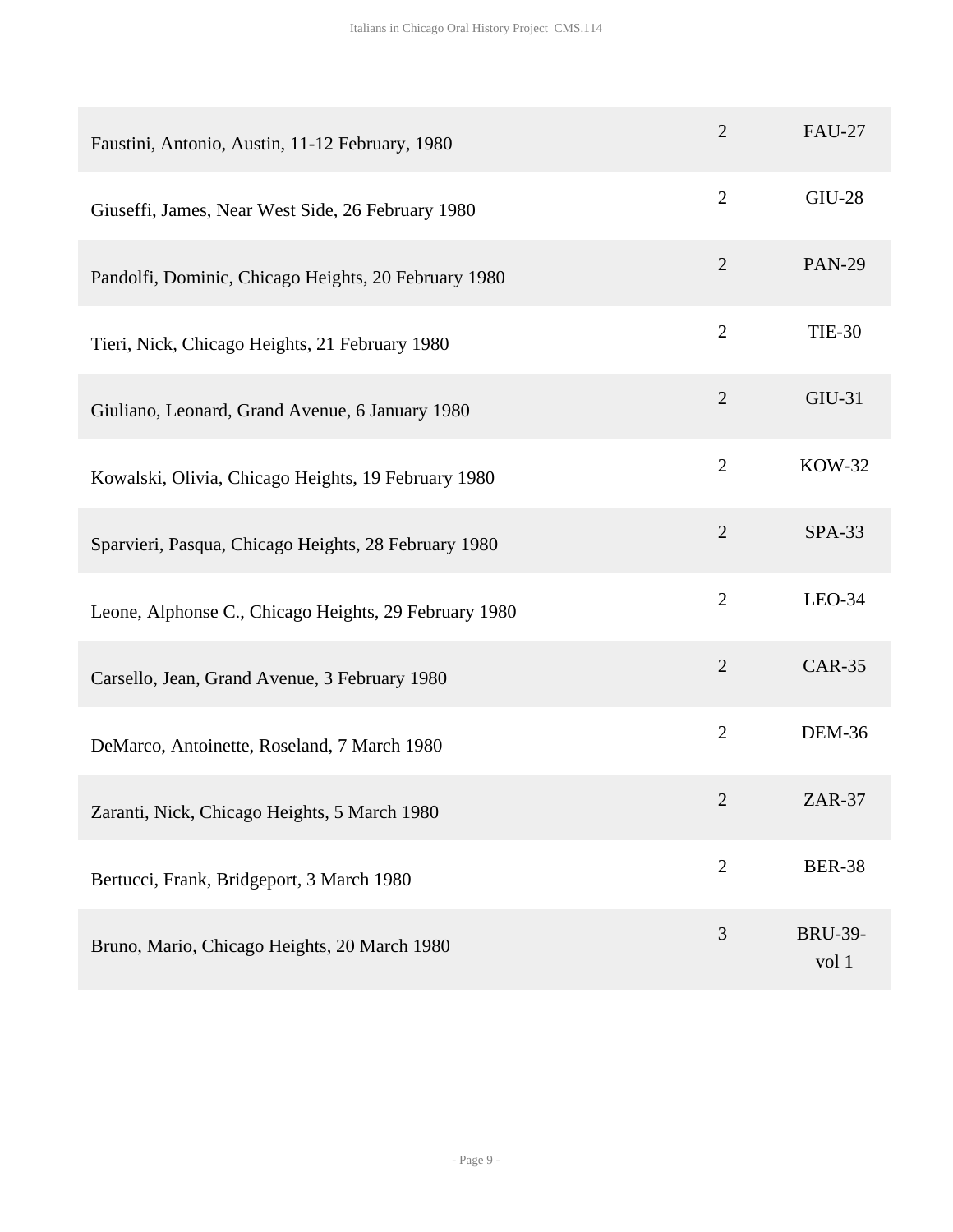| Bruno, Mario, Chicago Heights, 20 March 1980         | 3              | BRU-39,<br>vol 2  |
|------------------------------------------------------|----------------|-------------------|
| DeFacci, Robert, Roseland, 10 March 1980             | 3              | <b>DEF-40</b>     |
| Pulcini, Carlo Mario, Chicago Heights, 13 March 1980 | 3              | <b>PUL-41</b>     |
| Panico, Louis, Near West Side, 25 March 1980         | $\mathfrak{Z}$ | <b>PAN-42</b>     |
| Cassano, Anthony, Burnside, 22 March 1980            | 3              | 43                |
| Roselli, Florence, Terra Cotta, 4 April 1979         | 3              | ROS-44,<br>vol 1  |
| Roselli, Florence, Terra Cotta, 4 April 1979         | 3              | ROS-44,<br>vol. 2 |
| Arrow, Rita, Near West Side, 31 March 1980           | 3              | <b>ARR-45</b>     |
| Roth, Lois, Chicago Heights 1 April 1980             | 3              | <b>ROT-46</b>     |
| Clementi, Rose, Chinatown, 7 April 1980              | $\mathfrak{Z}$ | <b>CLE-47</b>     |
| Esposito, Louis, Near West Side, 8 April 1980        | 3              | <b>ESP-48</b>     |
| Occhipinti, Salvatore, Near North, 10 April 1980     | 3              | OCC-49            |
| Manella, Mary, Bridgeport, 14 April 1980             | 3              | <b>MAN-50</b>     |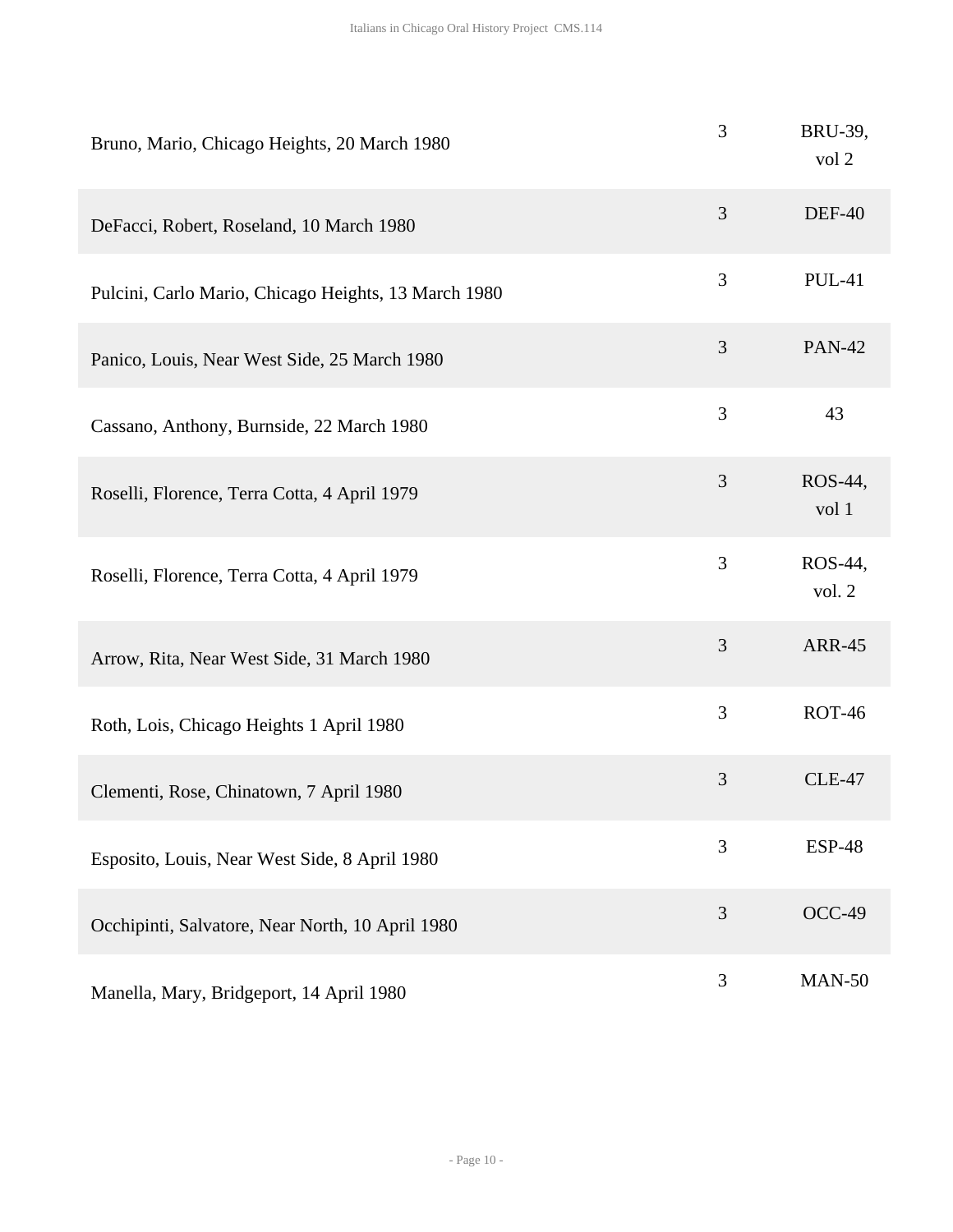| Bertacci, Aldo, Forest Park, 15 April 1980                            | 3              | <b>BER-51</b> |
|-----------------------------------------------------------------------|----------------|---------------|
| Marsik, Adelia, West Side, 15 April 1980                              | 3              | <b>MAR-52</b> |
| Sabella, Margaret, Bridgeport, 15 April 1980                          | $\overline{4}$ | <b>SAB-53</b> |
| Gianetti, Theresa, Chicago Heights, 16 April 1980                     | $\overline{4}$ | <b>GIA-54</b> |
| DeLiberto, Frank, California/Polk, 17 April 1980                      | $\overline{4}$ | <b>DEL-55</b> |
| Ori, Sam, Highwood, 8 December 1979                                   | $\overline{4}$ | <b>ORI-56</b> |
| Raia, Louis, Near North, September 1979                               | $\overline{4}$ | <b>RAI-57</b> |
| Cali, Vito, Near North, 22 April 1980                                 | $\overline{4}$ | <b>CAL-58</b> |
| Muzzarelli, Joe, Highwood, 23 April 1980                              | $\overline{4}$ | $MUZ-59$      |
| DeFalco, Terese, Near West 28 April 1980                              | $\overline{4}$ | <b>DEF-60</b> |
| Dalle-Molle, Enesto [sic--should be Ernesto], Roseland, 30 April 1980 | $\overline{4}$ | DAL-61        |
| Yelmini, Amadeo, Chicago/Western, 1 May 1980                          | $\overline{4}$ | <b>YEL-62</b> |
| Valente, Caterina, Bridgeport, 6 May 1980                             | $\overline{4}$ | <b>VAL-63</b> |
| Chidichimo, Agnes, Bridgeport, 7 May 1980                             | $\overline{4}$ | CHI-64        |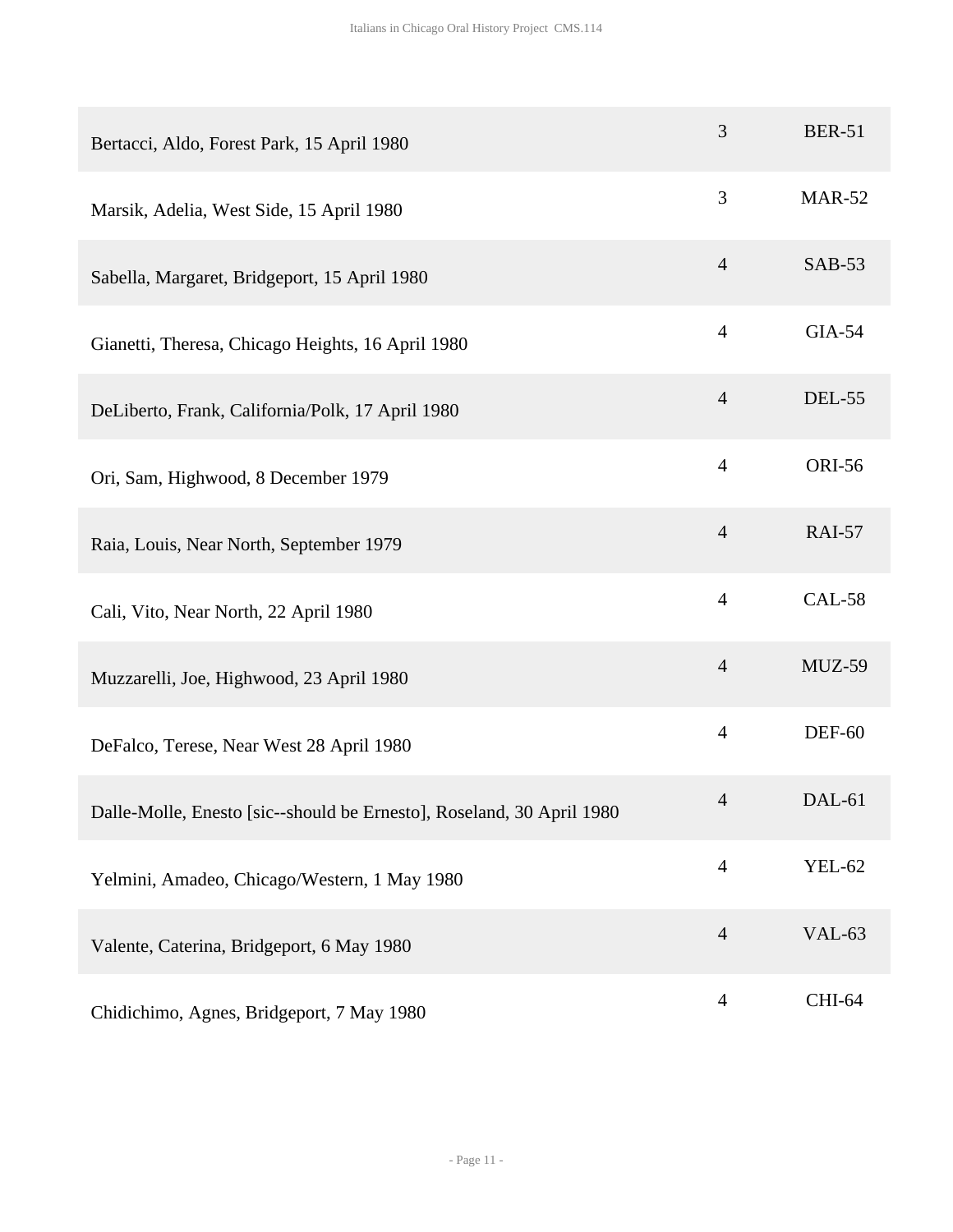| Corradetti, Frank, Chicago Heights, 13 May 1980   | $\overline{4}$ | $COR-65$      |
|---------------------------------------------------|----------------|---------------|
| Greco, Dante A., Highland Park, 16 May 1980       | $\overline{4}$ | <b>GRE-66</b> |
| Schnaufer, Nella, Melrose Park, 16 May, 1980      | $\overline{4}$ | <b>SCH-67</b> |
| Mirabella, Rosemond, 24th and Oakley, 28 May 1980 | $\overline{4}$ | <b>MIR-68</b> |
| Furmarolo, Donald, Near West, 15 May 1980         | $\overline{4}$ | <b>FUM-69</b> |
| Petri, Sylvio, 24th and Oakley, 20 May 1980       | 5              | <b>PET-70</b> |
| Amella, Joseph, Bridgeport, 8 February 1980       | $\mathfrak{S}$ | $AME-71$      |
| Bacci, Gloria, West Side, 22 April 1980           | 5              | <b>BAC-72</b> |
| Baldacci, Eddie, 24th and Oakley, 29 May 1980     | 5              | <b>BAL-73</b> |
| Fantozzi, Alfred. 24th and Oakley, 27 May 1980    | 5              | <b>FAN-74</b> |
| Povenzano, Joseph, Brookfield, 24 March 1980      | 5              | <b>PRO-75</b> |
| Terracina, Marisa, Highwood, 1 June 1980          | 5              | <b>TER-76</b> |
| Gentile, Joseph, 24th and Oakley, 2 June 1980     | 5              | <b>GEN-77</b> |
| Tarabori, Lina, 24th and Oakley, 5 June 1980      | 5              | <b>TAR-78</b> |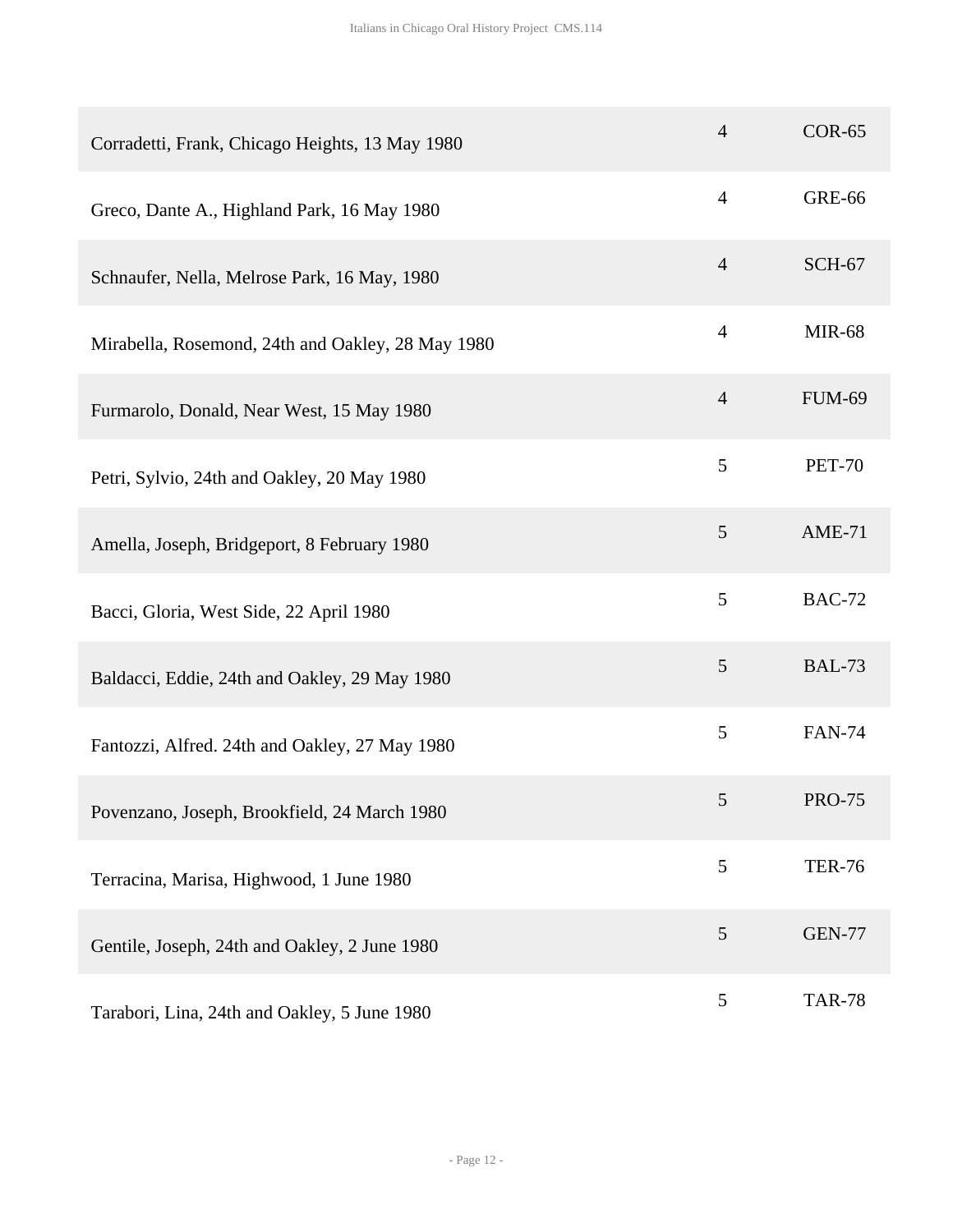| Zoppetti, Carmella, Roseland, 17 June 1980        | $\mathfrak{S}$   | $ZOP-79$          |
|---------------------------------------------------|------------------|-------------------|
| Valiani, Maria, 24th and Oakley, 10 June 1980     | 5                | <b>VAL-80</b>     |
| Baio, Sam, Bridgeport, 31 May and 16 June 1980    | 5                | <b>BAI-81</b>     |
| Penio, Paul, Near North, 30 June 1980             | 5                | <b>PEN-82</b>     |
| Parise, Florence, Roseland, 20 June 1980          | 5                | <b>PAR-83</b>     |
| Rafaelli, Philia, Near North, 23 June 1980        | 5                | <b>RAF-84</b>     |
| Perpoli, Thomas, Near West Side, 26 June 1980     | $\mathfrak{S}$   | <b>PER-85</b>     |
| Ungari, Joe, Belmont, 8 March 1980                | 5                | <b>UNG-86</b>     |
| Domke, Rena, Near North, 12 May 1980              | 6                | <b>DOM-87</b>     |
| Tonietto, Angeline, Grand Avenue, 1 July 1980     | $\boldsymbol{6}$ | <b>TON-88</b>     |
| Argenzio, Mary, Grand Avenue, 2 July 1980         | 6                | <b>ARG-89</b>     |
| Martorano, Joachim, Near North, 7 and 9 July 1980 | 6                | <b>MAR-90</b>     |
| Scarpelli, Emilia, Grand Avenue, 8 July 1980      | 6                | SCA-91,<br>vol. 1 |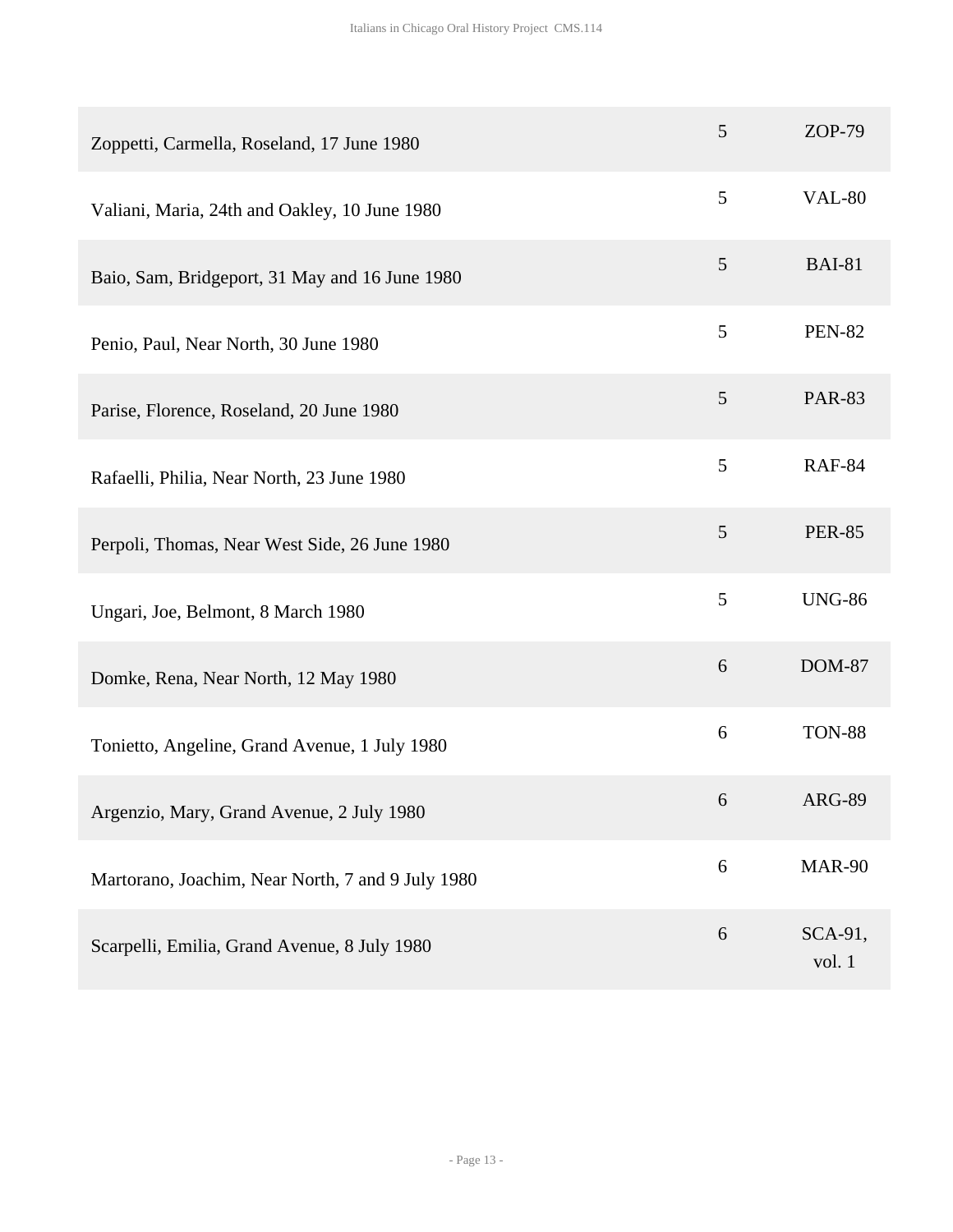| Scarpelli, Emilia, Grand Avenue, 8 July 1980    | 6              | SCA-91,<br>vol.2   |
|-------------------------------------------------|----------------|--------------------|
| Patti, Angelo, Grand Avenue, 14 July 1980       | 6              | <b>PAT-92</b>      |
| Bonevolenta, Mildred, Melrose Park 21 July 1980 | 6              | <b>BON-93</b>      |
| LoGuidice, Joseph, Near North, 25 July 1980     | 6              | $LOG-94,$<br>vol.1 |
| LoGuidice, Joseph, Near North, 25 July 1980     | 6              | $LOG-94,$<br>vol.2 |
| Casario, Tony, Highwood, 21 July 1980           | 6              | <b>CAS-95</b>      |
| Morandin, Rena, Roseland, 25 July 1980          | 6              | <b>MOR-96</b>      |
| Domm, Carmen, Highwood 25 July 1980             | 6              | <b>DOM-97</b>      |
| Pane, Angelo, Near North, 27 July 1980          | 6              | <b>PAN-98</b>      |
| Muzzacavallo, Bruno, Roseland, 12 June 1980     | $6\,$          | MUZ-99             |
| Rosa, Joe, Melrose Park, 9 August 1980          | $\overline{7}$ | <b>ROS-100</b>     |
| Augustine, Rosalie, Melrose Park, 5 August 1980 | $\overline{7}$ | <b>AUG-101</b>     |
| Baldi. Mary, Highwood, 7 August 1980            | $\tau$         | <b>BAL-102</b>     |